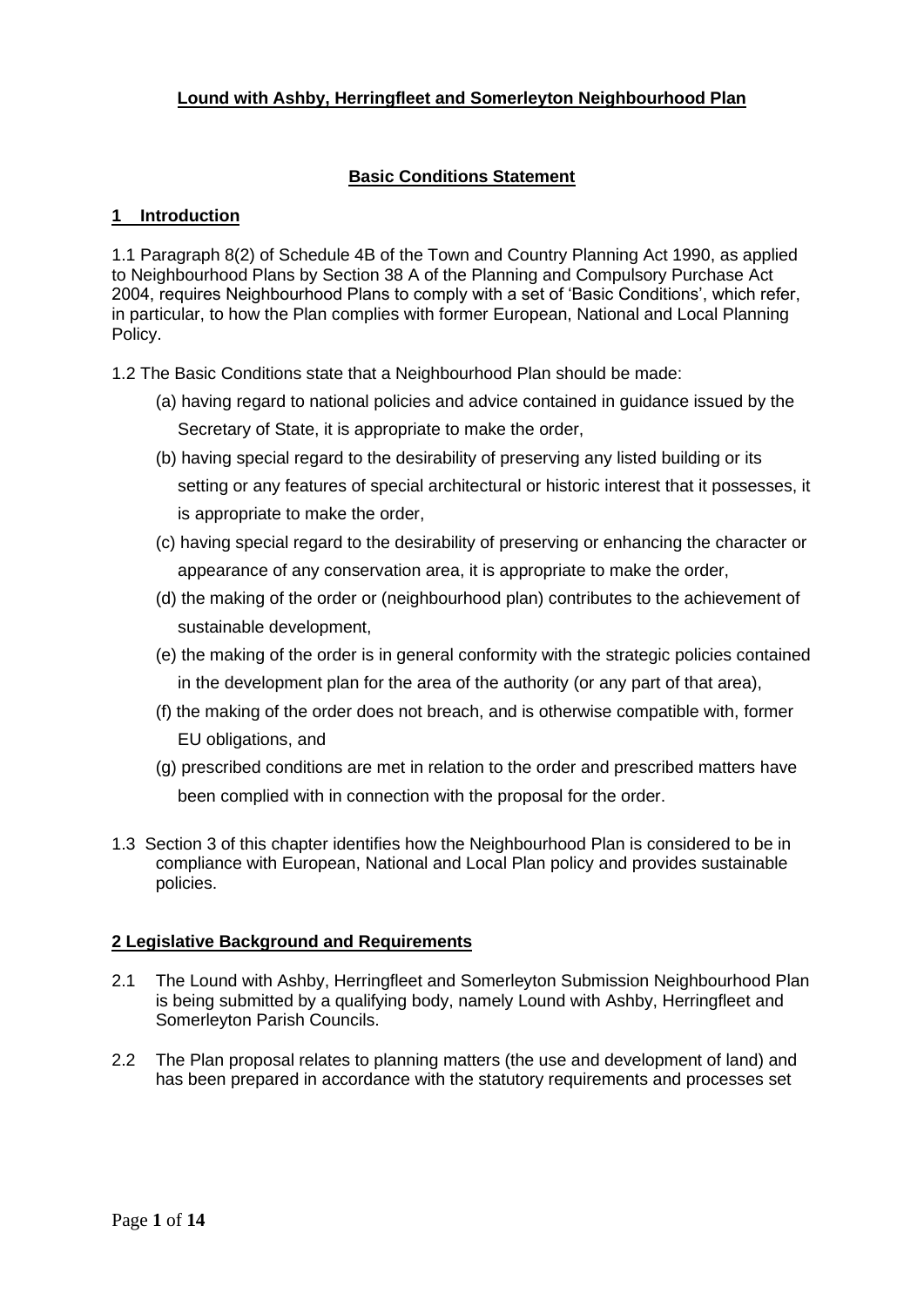out in the Town and Country Planning Act 1990 (as amended by the Localism Act 2011) and the Neighbourhood Planning Regulations 2012.

- 2.3 The Plan period mirrors that of the East Suffolk Council (Waveney) Local Plan. That period is from the Plan being made 2014 to 2036.
- 2.4 The Neighbourhood Plan proposal does not deal with County matters (mineral extraction and waste disposal), nationally significant infrastructure or any other matters set out in Section 61K of the Town and Country Planning Act 1990.
- 2.5 The proposed Neighbourhood Plan does not relate to more than one neighbourhood area and there are no other neighbourhood plans in place within the neighbourhood area.

### **3 Compliance with Basic Conditions**

#### **3.1 National Planning Policy Framework 2019**

- 3.1.1 Basic condition 1 requires that: *"having regard to national policies and advice contained in guidance issued by the Secretary of State, it is appropriate to make the order"*. In other words, the Neighbourhood Plan should comply with national planning policy.
- 3.1.2 The following Table 1 sets down how each policy contained within the Neighbourhood Plan reflects and has taken into account the national planning policy contained within the National Planning Policy Framework 2019 (NPPF).

### **Table 1: Neighbourhood Plan policy and relationship to national planning policy.**

#### **East Suffolk (Waveney) Local Plan 2019**

| <b>Policy</b><br><b>Number</b> | <b>Policy Title</b> | <b>NPPF</b><br>Paragraph | <b>Assessment</b>                                                                                                                                                                                                                                                                                                                                                                                                                                                                      |
|--------------------------------|---------------------|--------------------------|----------------------------------------------------------------------------------------------------------------------------------------------------------------------------------------------------------------------------------------------------------------------------------------------------------------------------------------------------------------------------------------------------------------------------------------------------------------------------------------|
| LAHS <sub>1</sub>              | <b>Housing Mix</b>  | 59, 61, 77.              | Policy LAHS 1 supports the provision of<br>smaller dwellings containing $1 - 2$<br>bedrooms, reflecting the aspirations of<br>local residents. This fully reflects relevant<br>guidance within the NPPF which seeks to<br>ensure that the needs of people with<br>specific housing requirements are met and<br>that size and tenure are adequately<br>provided for. In rural locations the NPPF<br>requires that housing development should<br>be supported that reflects local needs. |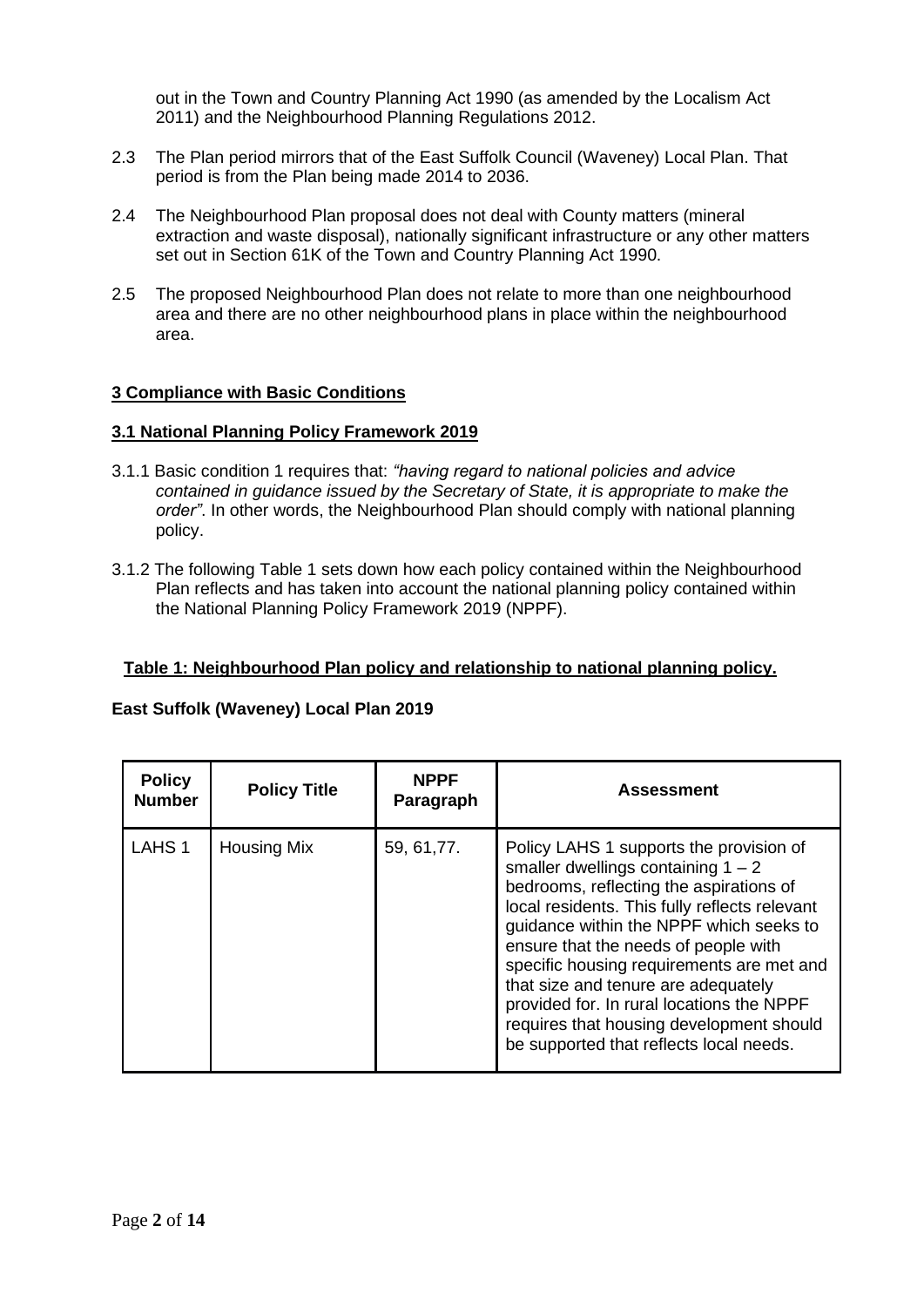| LAHS <sub>2</sub> | Development of<br><b>Allocated Sites</b>          | 124 - 129                        | Policy LAHS 2 expects developers of<br>allocated sites to fully take into account of<br>the AECOM Design Guidelines. This<br>reflects the design guidance set down<br>within the NPPF which requires that good<br>design is achieved and reflects the<br>characteristics of the locality and involves<br>the use of local design codes or guides.                                                                                                                                                           |
|-------------------|---------------------------------------------------|----------------------------------|-------------------------------------------------------------------------------------------------------------------------------------------------------------------------------------------------------------------------------------------------------------------------------------------------------------------------------------------------------------------------------------------------------------------------------------------------------------------------------------------------------------|
| LAHS <sub>3</sub> | Open space in new<br>residential<br>developments. | 96, 97, 124,<br>125, 126,<br>127 | Policy LAHS 3 seeks to ensure that where<br>open space within new development is<br>provided it maintains and enhances the<br>character of the villages as well as<br>providing access to existing footpaths. The<br>NPPF supports this policy by requiring<br>provision of open space in new<br>development and that the design and<br>layout of new development reflects both<br>local aspirations and the defining<br>characteristics of an area in accordance<br>with paragraphs 125 - 127 of the NPPF. |
| LAHS <sub>4</sub> | Design of new<br>residential<br>development.      | 124 - 132                        | Policy LAHS 4 requires that new<br>development shall reflect the design and<br>character of existing dwellings. The NPPF<br>encourages Neighbourhood Plans to<br>identify the 'special qualities' of particular<br>areas and how this should be reflected in<br>new development design. Planning policy<br>is also expected to ensure that<br>development is sympathetic to local<br>character, history and setting (para 127).                                                                             |
| LAHS <sub>5</sub> | Provision of Public<br><b>Rights of Way</b>       | 96, 98.                          | The initial public consultation for the<br>Neighbourhood Plan reflected a strong<br>need to both retain and enhance the<br>existing public footpath network within and<br>adjoining the villages. Policy LAHS 5<br>seeks to achieve this aim and reflects<br>paragraph 98 of the NPPF which clearly<br>advocates protection and enhancement of<br>public rights of way and access to them.                                                                                                                  |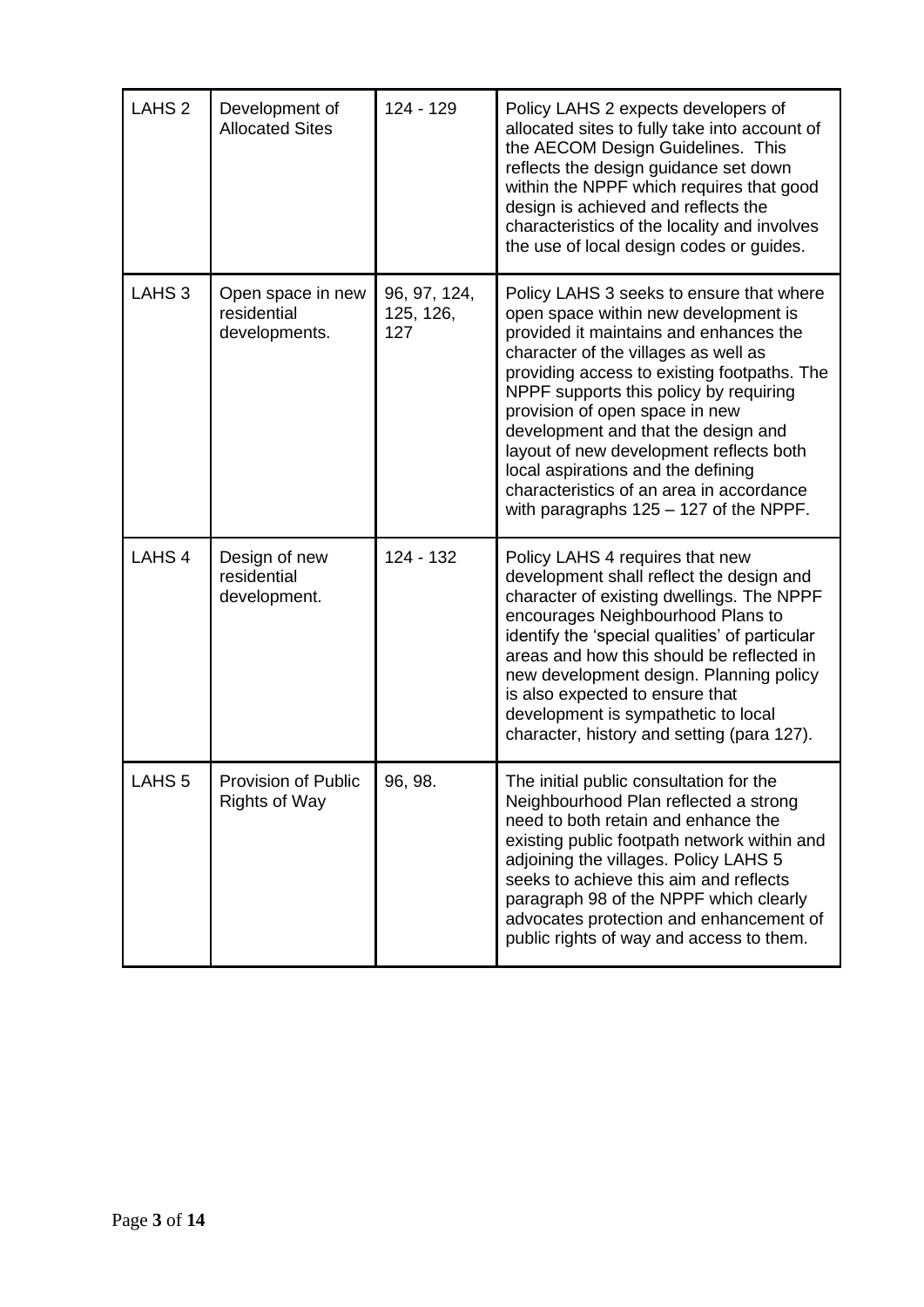| LAHS <sub>6</sub> | Parking provision<br>for new residential<br>developments.               | 105, 106.       | Policy LAHS 6 seeks to ensure that<br>adequate off road parking is provided for<br>new developments so reducing the need<br>for on street parking. The NPPF notes that<br>when setting local parking standards as<br>well as considering the type and mix of<br>development, accessibility, access to<br>public transport and local car ownership<br>levels are taken into account. Paragraph<br>106 also notes that maximum parking<br>standards should only be set where they<br>can be justified or are for localities well<br>served by public transport. In a rural<br>locality such as the Neighbourhood Plan<br>area there is heavy reliance on the car by<br>local residents and this should be reflected<br>in the provision of car parking. |
|-------------------|-------------------------------------------------------------------------|-----------------|-------------------------------------------------------------------------------------------------------------------------------------------------------------------------------------------------------------------------------------------------------------------------------------------------------------------------------------------------------------------------------------------------------------------------------------------------------------------------------------------------------------------------------------------------------------------------------------------------------------------------------------------------------------------------------------------------------------------------------------------------------|
| LAHS <sub>7</sub> | Provision of a new<br>Somerleyton<br>village hall and<br>changing room. | 92, 96.         | Policy LAHS 7 states a specific<br>requirement for provision of a new<br>Somerleyton village hall and changing<br>room. This provision is supported within<br>the East Suffolk Council (Waveney) Local<br>Plan. Paragraph 92 of the NPPF expressly<br>requires planning policy to plan positively<br>for the provision of community facilities<br>and sports venues. LAHS 7 therefore<br>complies with the NPPF.                                                                                                                                                                                                                                                                                                                                      |
| LAHS <sub>8</sub> | Support of local<br>community<br>facilities.                            | 91, 92, 96      | Policy LAHS 8 seeks to retain and expand<br>existing local services and facilities.<br>Paragraphs 91, 92 and 96 of the NPPF<br>require planning policy to plan positively<br>for the provision of open space, community<br>facilities and sports venues. LAHS 8<br>therefore complies with the NPPF.                                                                                                                                                                                                                                                                                                                                                                                                                                                  |
| LAHS <sub>9</sub> | Support of local<br>businesses                                          | $80 - 84, 112.$ | Policy LAHS 9 recognises the benefits to<br>the local economy brought by rural tourism<br>and leisure developments and recognises<br>the need to improve high speed broadband<br>and mobile telecommunications in rural<br>locations. These aspirations are supported<br>by the NPPF paragraphs 80 to 84 which<br>requires policies to support economic                                                                                                                                                                                                                                                                                                                                                                                               |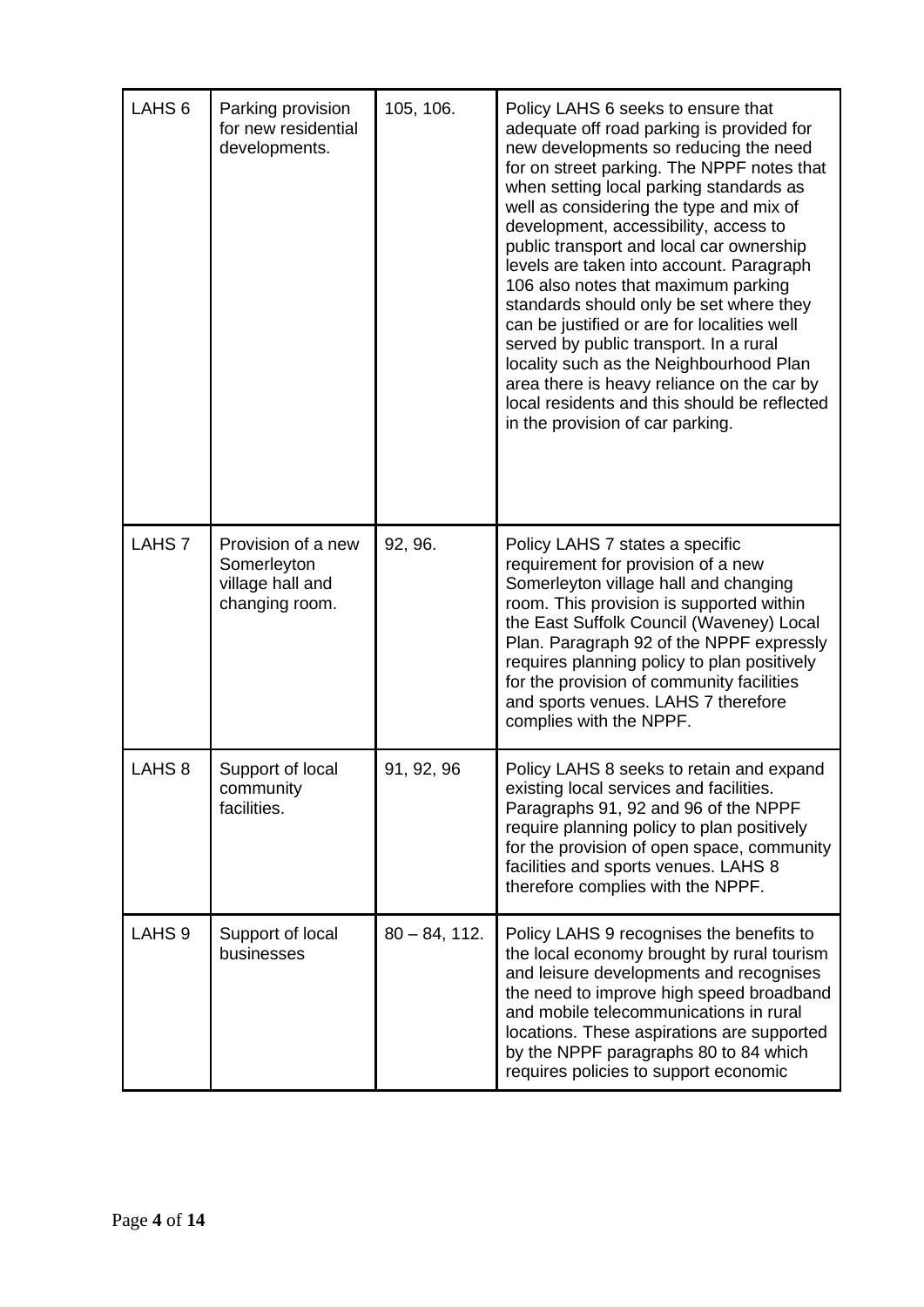|  | growth and allow specific areas to<br>maximise existing strengths i.e. tourism.<br>The NPPF requires policies to positively<br>and proactively encourage sustainable<br>economic growth, including within rural<br>locations. Paragraph 112 of the NPPF<br>requires planning policy to support the<br>expansion on communication networks<br>and full fibre broadband connections -<br>again policy LAHS 9 reflects this policy. |
|--|----------------------------------------------------------------------------------------------------------------------------------------------------------------------------------------------------------------------------------------------------------------------------------------------------------------------------------------------------------------------------------------------------------------------------------|
|--|----------------------------------------------------------------------------------------------------------------------------------------------------------------------------------------------------------------------------------------------------------------------------------------------------------------------------------------------------------------------------------------------------------------------------------|

# **Broads Authority Local Plan 2019 – Strategic Policies**

| <b>Policy</b><br><b>No</b> | <b>Policy Title</b>                 | <b>Assessment</b>                                                                                                                                                                                                                                                                              |
|----------------------------|-------------------------------------|------------------------------------------------------------------------------------------------------------------------------------------------------------------------------------------------------------------------------------------------------------------------------------------------|
| SP <sub>1</sub>            | <b>DCLG/PINS Model</b><br>Policy    | Planning applications that accord with the policies in the<br>development plan will be approved without delay unless<br>material considerations indicate otherwise.                                                                                                                            |
| <b>SP2:</b>                | Strategic flood risk<br>policy      | Development proposals that have an adverse impact on<br>flood risk management will be refused.                                                                                                                                                                                                 |
| SP <sub>3</sub>            | <b>Climate Change</b>               | Contribution to climate change arising from<br>developments will be minimised by means of a reduction<br>of greenhouse gas emissions (mitigation.) Proposals will<br>be required to consider how climate change could impact<br>development through its lifetime (adaptation and<br>resilience |
| SP <sub>5</sub>            | Historic<br>Environment             | The historic environment of the Neighbourhood Plan area<br>will be protected and enhanced. Key buildings,<br>structures and features which contribute to the areas<br>character and distinctiveness will be protected from<br>inappropriate) development or change.                            |
| SP <sub>6</sub>            | <b>Biodiversity</b>                 | Development in the Neighbourhood Plan area which<br>protects the integrity of the natural environment and<br>demonstrates biodiversity gains particularly to habitats<br>and species will be welcomed.                                                                                         |
| SP <sub>7</sub>            | Landscape<br>Character              | Development proposals which conserve the character<br>and appearance of the Neighbourhood Plan area and<br>pay attention to the defining and distinctive qualities will<br>be welcomed.                                                                                                        |
| SP <sub>8</sub>            | Getting to and<br>around the Broads | Improvements to transportation and access to services<br>within the Neighbourhood Plan area, which are                                                                                                                                                                                         |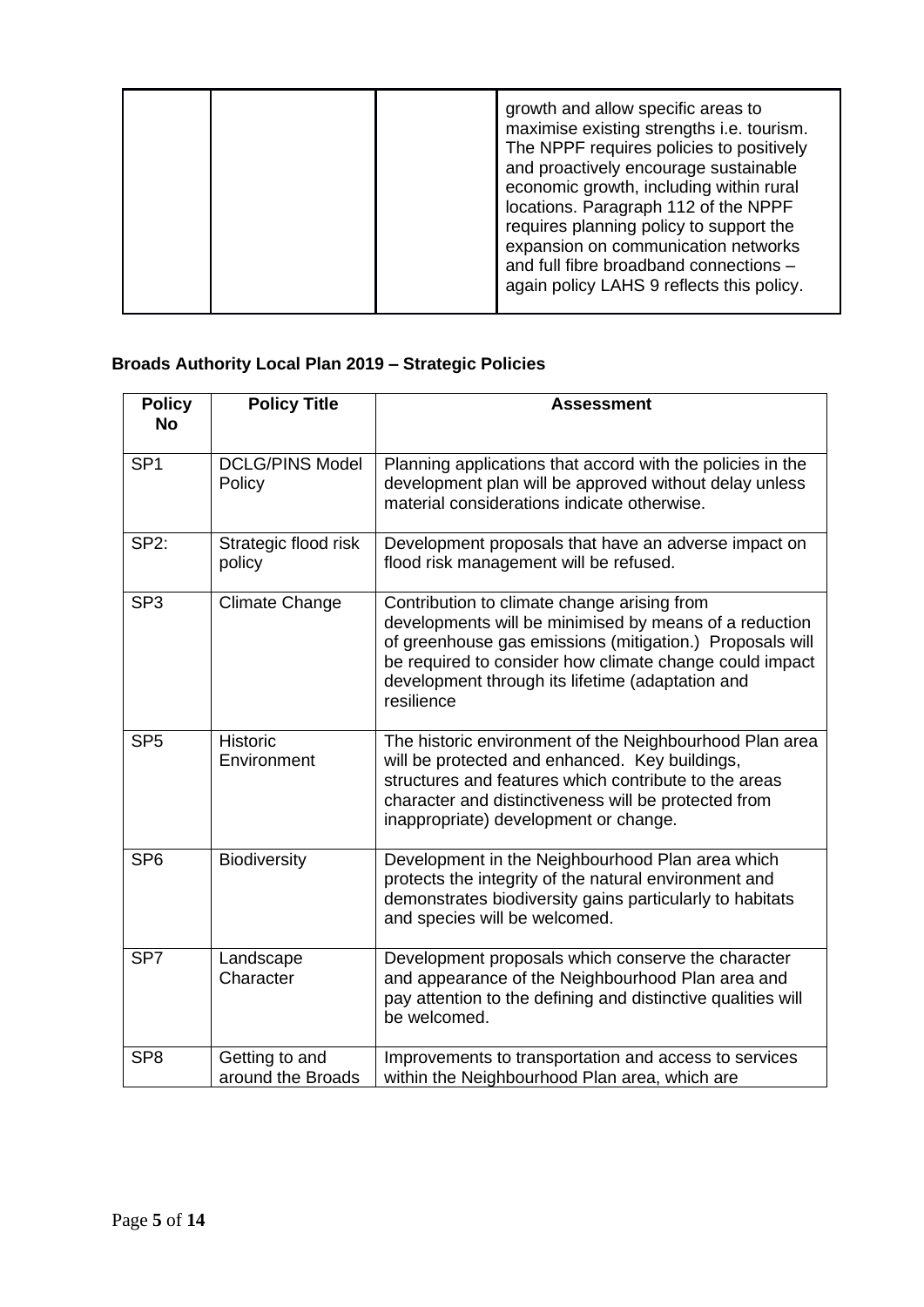|                 |                                                    | compatible with sustainability and the special qualities of<br>the area will be welcomed.                                                                                                                                                                                                                            |
|-----------------|----------------------------------------------------|----------------------------------------------------------------------------------------------------------------------------------------------------------------------------------------------------------------------------------------------------------------------------------------------------------------------|
| SP <sub>9</sub> | Recreational<br>access around the<br><b>Broads</b> | Safe recreational access to the settlements and<br>landscape within the Neighbourhood Plan area will be<br>protected and improved.                                                                                                                                                                                   |
| <b>SP10</b>     | A prosperous local<br>economy                      | Proposals that contribute towards sustainable economic<br>growth, prosperity and employment will be supported.                                                                                                                                                                                                       |
| <b>SP11</b>     | Waterside sites                                    | The only waterside site in the neighbourhood Plan area<br>is covered by the Broads Authority policies.                                                                                                                                                                                                               |
| <b>SP12</b>     | Sustainable<br>tourism                             | Sustainable tourism within the Neighbourhood Plan area<br>by the creation of high quality, inclusive, tourism<br>attractions and their related infrastructures will be<br>supported.                                                                                                                                 |
| <b>SP15</b>     | Residential<br>development                         | A. The Neighbourhood Plan group carefully<br>considered the implication of carrying out a<br>Housing Need survey in the Neighbourhood Plan<br>area. However, when the practical limitations of<br>creating useful statistics in a population where<br>more than 50% of houses are rented this became<br>impractical. |
|                 |                                                    | B. The mix and type of houses for each proposal is<br>described in LAHS 1                                                                                                                                                                                                                                            |
|                 |                                                    | C. Project Level Habitat Regulation Assessments<br>will be needed to assess the implication on<br>sensitive European sites. Mitigation measures<br>may be needed                                                                                                                                                     |
|                 |                                                    | D. Spatial strategy. East Suffolk Council will direct<br>development to meet the amount of housing set<br>out in the Neighbourhood Plan area.                                                                                                                                                                        |

# **3.2 Sustainable Development**

- 3.2.1 A Neighbourhood Plan or order is considered to meet Basic Condition part (d) *if the making of the order contributes to the achievement of sustainable development*.
- 3.2.2 Paragraph 8 of the NPPF provides three overarching objectives to ensuring sustainable development which include economic, social and environmental objectives. It states:
- *a) an economic objective – to help build a strong, responsive and competitive economy, by ensuring that sufficient land of the right types is available in the right places and at the right time to support growth, innovation and improved productivity; and by identifying and coordinating the provision of infrastructure;*
- *b) a social objective – to support strong, vibrant and healthy communities, by ensuring that a sufficient number and range of homes can be provided to meet the needs of present and future generations; and by fostering a well-designed and safe built*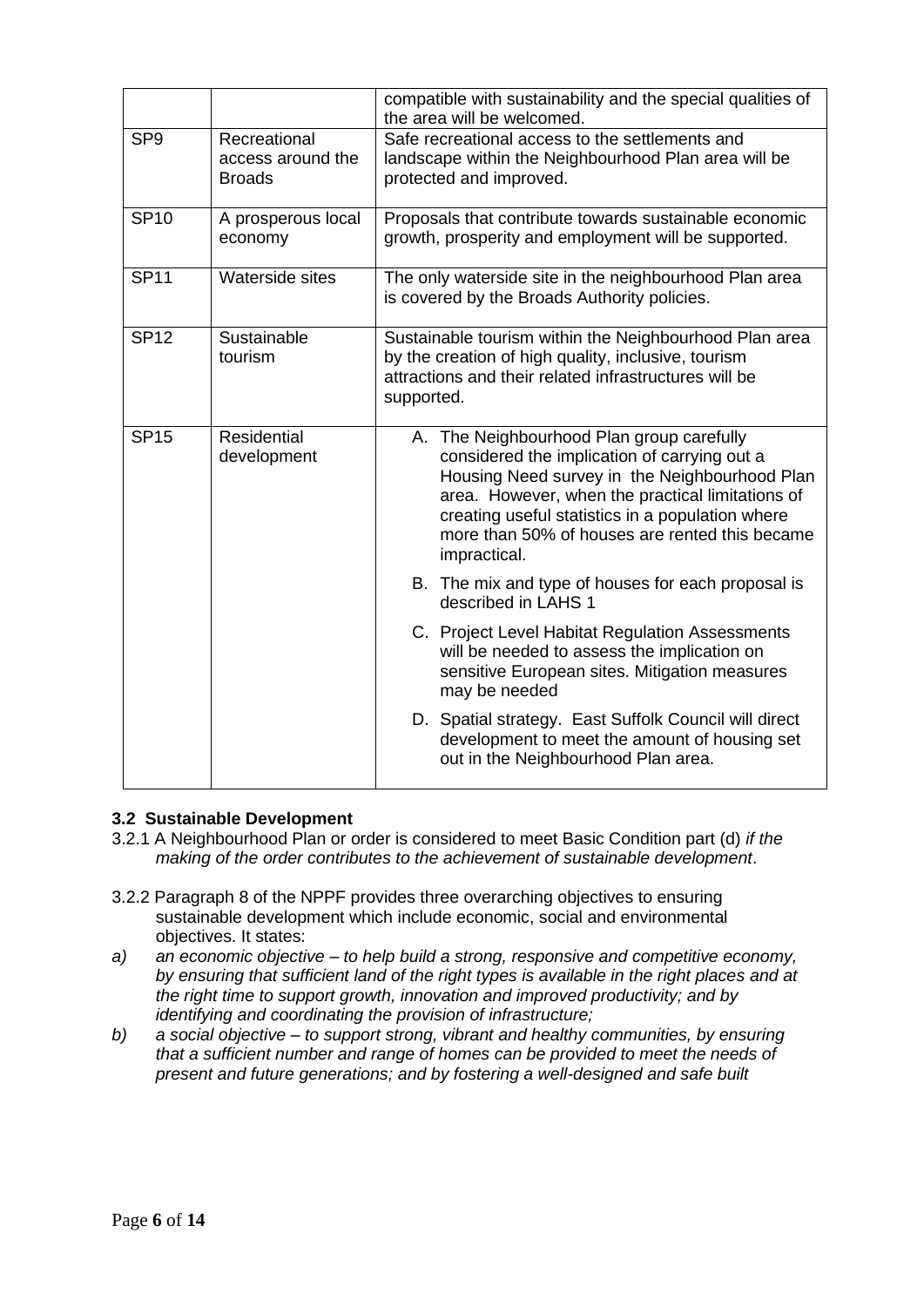*environment, with accessible services and open spaces that reflect current and future needs and support communities' health, social and cultural well-being; and*

- *c) an environmental objective – to contribute to protecting and enhancing our natural, built and historic environment; including making effective use of land, helping to improve biodiversity, using natural resources prudently, minimising waste and pollution, and mitigating and adapting to climate change, including moving to a low carbon economy.*
- 3.2.3 The following Table 2 sets down how each policy contained within the Neighbourhood Plan contributes to sustainable development as defined above.

| <b>Policy</b><br><b>Number</b> | <b>Policy Title</b>                               | <b>Assessment</b>                                                                                                                                                                                                                                                                                                                                                                                                   |
|--------------------------------|---------------------------------------------------|---------------------------------------------------------------------------------------------------------------------------------------------------------------------------------------------------------------------------------------------------------------------------------------------------------------------------------------------------------------------------------------------------------------------|
| LAHS <sub>1</sub>              | <b>Housing Mix</b>                                | Policy LAHS 1 supports the social dimension of<br>sustainable development by ensuring that a<br>significant proportion of new dwellings will contain 1 -<br>2 bedrooms, reflecting the aspirations and needs of<br>local residents.                                                                                                                                                                                 |
|                                |                                                   | Environmental impact is neutral.                                                                                                                                                                                                                                                                                                                                                                                    |
|                                |                                                   | Economic effect is neutral.                                                                                                                                                                                                                                                                                                                                                                                         |
| LAHS <sub>2</sub>              | Development of<br>allocated sites                 | Policy LAHS 2 supports the social dimension of<br>sustainable development by ensuring provision of well-<br>designed development, reflecting the needs and<br>aspirations of local residents.<br>Well-designed schemes take into account the impact<br>on both the natural and historic environment. LAHS 2<br>meets the Environmental impact strand of sustainable<br>development.<br>Economic benefit is neutral. |
|                                |                                                   |                                                                                                                                                                                                                                                                                                                                                                                                                     |
| LAHS <sub>3</sub>              | Open space in new<br>residential<br>developments. | Policy LAHS 3 meets the social dimension of<br>sustainable development by encouraging the<br>provision of open space to cater for the needs of<br>existing and new local residents and providing access<br>to the local footpath network supporting recreational<br>activity.                                                                                                                                       |
|                                |                                                   | It meets the environmental dimension by maintaining<br>and enhancing the character of the villages as well as<br>providing access to existing footpaths.                                                                                                                                                                                                                                                            |

# **Table 2 – Sustainable Development**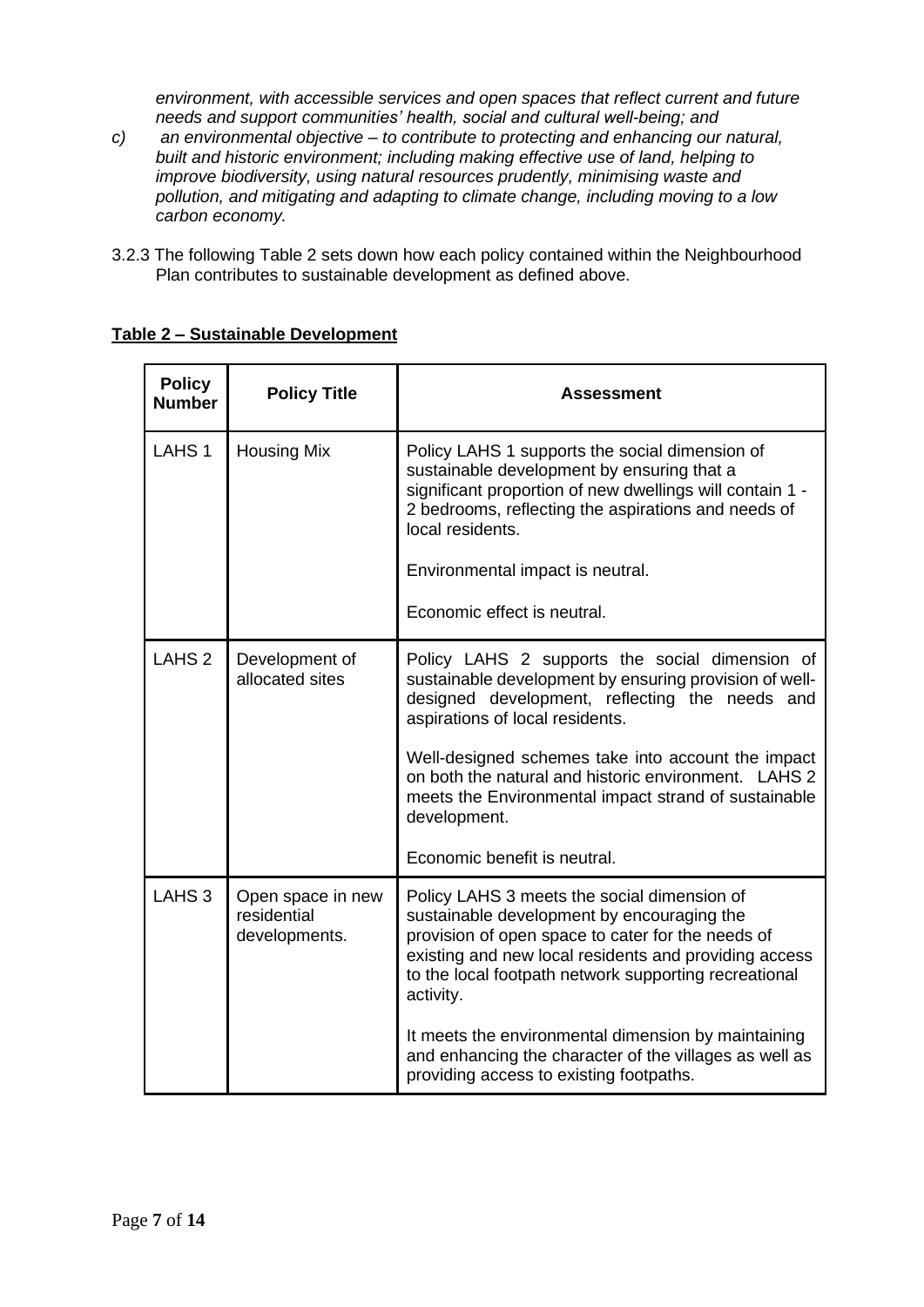|                   |                                                                         | Economic effect is neutral.                                                                                                                                                                                                                                                                                                    |
|-------------------|-------------------------------------------------------------------------|--------------------------------------------------------------------------------------------------------------------------------------------------------------------------------------------------------------------------------------------------------------------------------------------------------------------------------|
| LAHS <sub>4</sub> | Design of new<br>residential<br>development.                            | Policy LAHS 4 seeks to ensure that new development<br>reflects the design and character of existing dwellings<br>thereby meeting the environmental dimension of<br>sustainable development.<br>Social effect is neutral.                                                                                                       |
|                   |                                                                         | Economic effect is neutral.                                                                                                                                                                                                                                                                                                    |
| LAHS <sub>5</sub> | Provision of Public<br><b>Rights of Way</b>                             | The retention and enhancement of the existing public<br>footpath network provides a social benefit by<br>encouraging more walking and providing greater<br>access to the adjoining countryside for residents.<br>It provides an environmental contribution in reducing                                                         |
|                   |                                                                         | the need to travel by car.                                                                                                                                                                                                                                                                                                     |
|                   |                                                                         | Economic effect is neutral.                                                                                                                                                                                                                                                                                                    |
| LAHS <sub>6</sub> | Parking provision<br>for new residential<br>developments.               | Policy LAHS 6 seeks to ensure that adequate parking<br>is provided for new developments so reducing the<br>need for on street parking.                                                                                                                                                                                         |
|                   |                                                                         | Socially ensures that residents have adequate off<br>street parking provision and reduces the potential for<br>on street car accidents and local congestion.                                                                                                                                                                   |
|                   |                                                                         | Environmentally off-street parking improves the<br>appearance of the street scene helping to maintain<br>local character.                                                                                                                                                                                                      |
| LAHS <sub>7</sub> | Provision of a new<br>Somerleyton village<br>hall and changing<br>room. | Policy LAHS 7 states a specific requirement for<br>provision of a new Somerleyton village hall and<br>changing room. This policy meets the social<br>dimension of sustainable development by seeking to<br>provide additional, accessible facilities for local<br>residents. It also contributes to improvements in<br>health. |
|                   |                                                                         | It meets the environmental dimension by providing a<br>local facility reducing the need for travel by car to<br>locations elsewhere.                                                                                                                                                                                           |
|                   |                                                                         | There would be an economic benefit in terms of<br>providing local employment in construction of the                                                                                                                                                                                                                            |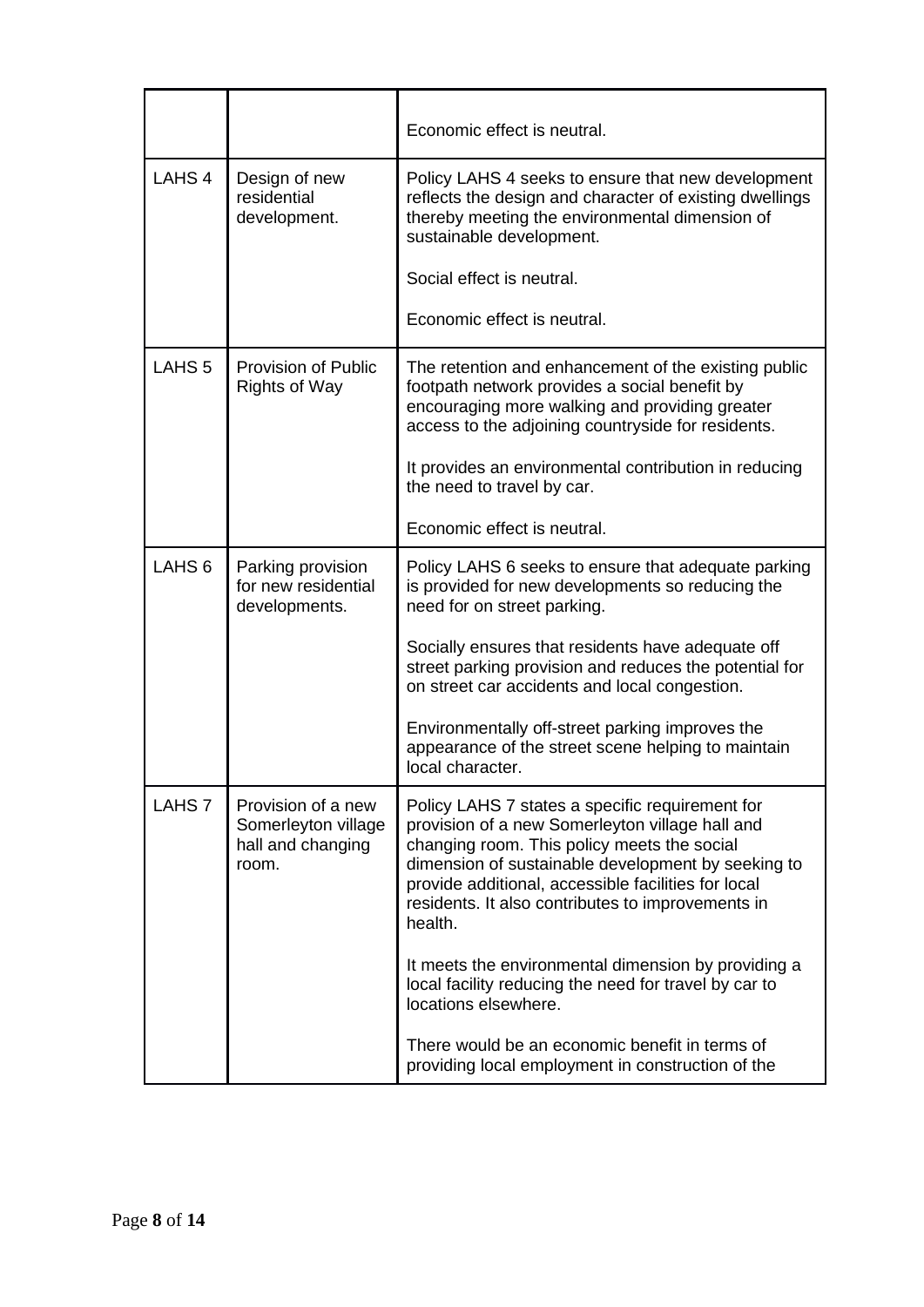|                   |                                              | facility and in the longer term by potentially increasing<br>income to the local community.                                                                                                                                                                                                                                                                                                                                              |
|-------------------|----------------------------------------------|------------------------------------------------------------------------------------------------------------------------------------------------------------------------------------------------------------------------------------------------------------------------------------------------------------------------------------------------------------------------------------------------------------------------------------------|
| LAHS <sub>8</sub> | Support of local<br>community<br>facilities. | This policy meets the social dimension of sustainable<br>development by seeking to retain and provide<br>additional, accessible facilities for local residents.<br>It meets the environmental dimension by providing<br>local facilities, reducing the need for travel by car to<br>other destinations.<br>There would be an economic benefit in terms of<br>providing local employment and increasing income to<br>the local community. |
| LAHS <sub>9</sub> | Support of local<br>businesses               | Provides a social benefit in the provision of local<br>employment opportunity.<br>Provides an economic benefit in helping to support<br>and encourage local business ventures, including<br>tourism.<br>Environmental benefit is neutral.                                                                                                                                                                                                |

3.2.4 The above table demonstrates that the Neighbourhood Plan contributes towards the three dimensions of sustainable development and fully reflects the key factors identified as important to the local area by residents.

# **3.3 East Suffolk Council (Waveney) Local Plan 2019 and Broads Local Plan 2019**

- 3.3.1 Part (e) of the Basic Conditions requires that: "the making of the order is in general conformity with the strategic policies contained in the development plan for the area of the authority (or any part of that area)".
- 3.3.2 The following tables list the relevant strategic policies contained in both the East Suffolk Council (Waveney) and Broads Local Plans and describes how the Neighbourhood Plan is in general conformity with these policies.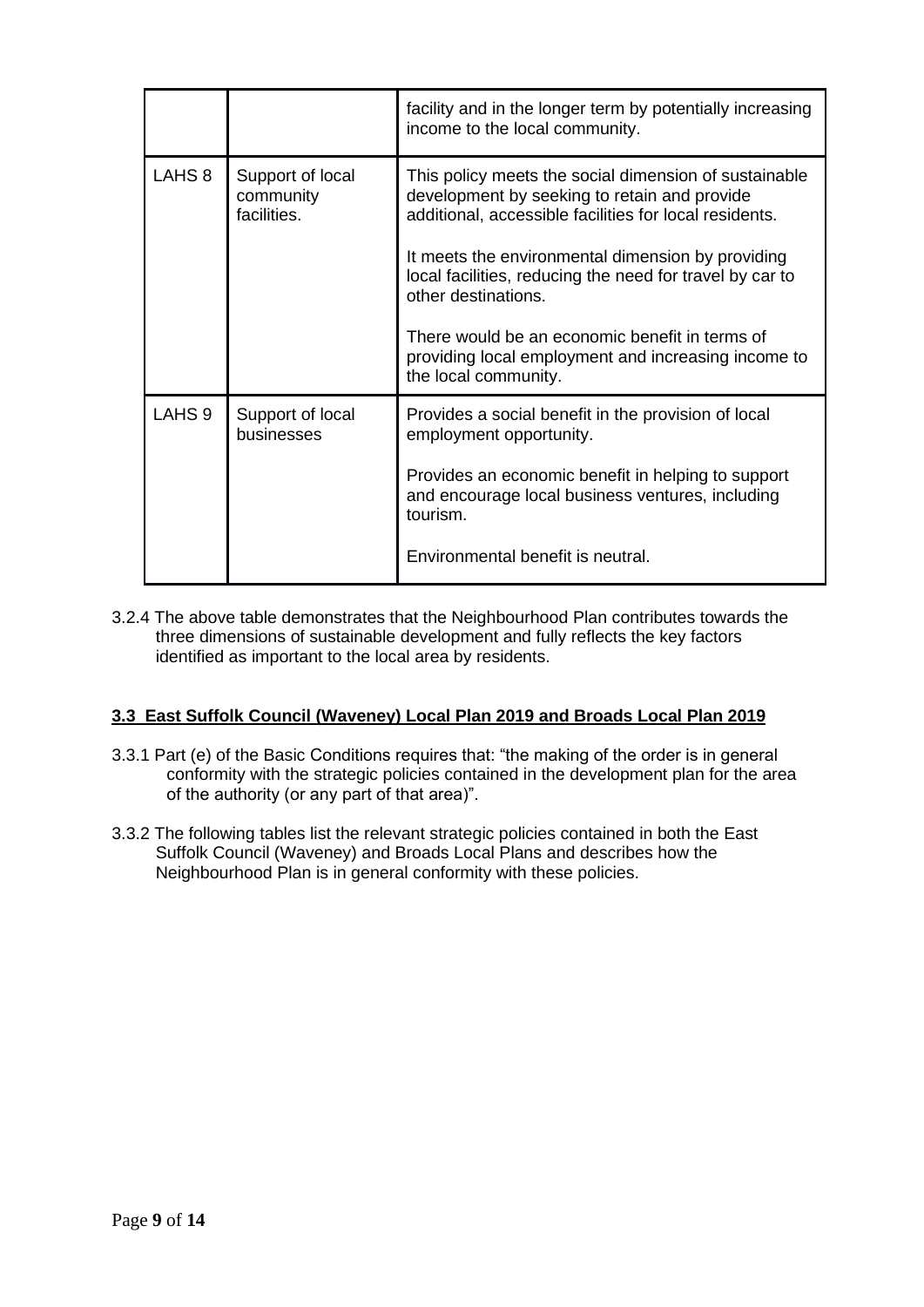| <b>ESC (Waveney)</b><br><b>Local Plan</b><br><b>Strategic</b><br><b>Policies</b> | General conformity of Neighbourhood Plan with East Suffolk<br>(Waveney) Local Plan.                                                                                                                                                                                                                                                                                                                                                                                                                                                                                                |
|----------------------------------------------------------------------------------|------------------------------------------------------------------------------------------------------------------------------------------------------------------------------------------------------------------------------------------------------------------------------------------------------------------------------------------------------------------------------------------------------------------------------------------------------------------------------------------------------------------------------------------------------------------------------------|
| Policy WLP1.1 -<br>Scale and<br>Location of<br>Growth                            | The Neighbourhood Plan supports the delivery of new housing<br>and employment development in line with the proposed scale and<br>location of growth as set down in WLP1.1. The proposed housing<br>allocations identified within the East Suffolk Council (Waveney)<br>Local Plan are replicated on the Neighbourhood Plan proposals<br>maps.                                                                                                                                                                                                                                      |
| Policy WLP1.2 -<br>Settlement<br>Boundaries.                                     | As noted above housing allocations made in the Neighbourhood<br>Plan replicates that of the Local Plan. The Neighbourhood Plan<br>does not propose any alternative Settlement Boundaries to that<br>contained in the East Suffolk Council (Waveney) Local Plan.                                                                                                                                                                                                                                                                                                                    |
| Policy WLP1.3 -<br>Infrastructure                                                | The Neighbourhood Plan contains a number of policies that<br>encourage the provision and nature of infrastructure associated<br>with new development. This includes provision of open space,<br>footpaths and community facilities.                                                                                                                                                                                                                                                                                                                                                |
| Policy WLP7.1 -<br><b>Rural Settlement</b><br>Hierarchy and<br>Housing Growth.   | The development strategy for the rural areas contained in the East<br>Suffolk Council (Waveney) Local Plan notes that 10% of the<br>Districts housing growth will take place within the rural area. Of<br>that 70% will be in the larger villages and 20% in the smaller<br>villages. Somerleyton is identified as a 'larger village' and Lound<br>as a 'smaller village'. The size and number of housing allocations<br>for these villages reflects this differentiation in size.<br>As noted the Neighbourhood Plan replicates and supports the<br>proposed housing allocations. |
| Policy WLP7.5 -<br>Land North of<br>The Street,<br>Somerleyton.                  | This housing allocation is supported and replicated in the<br>Neighbourhood Plan.                                                                                                                                                                                                                                                                                                                                                                                                                                                                                                  |
| Policy WLP7.6 -<br>Mill Farm Field,<br>Somerleyton.                              | This housing allocation is supported and replicated in the<br>Neighbourhood Plan.                                                                                                                                                                                                                                                                                                                                                                                                                                                                                                  |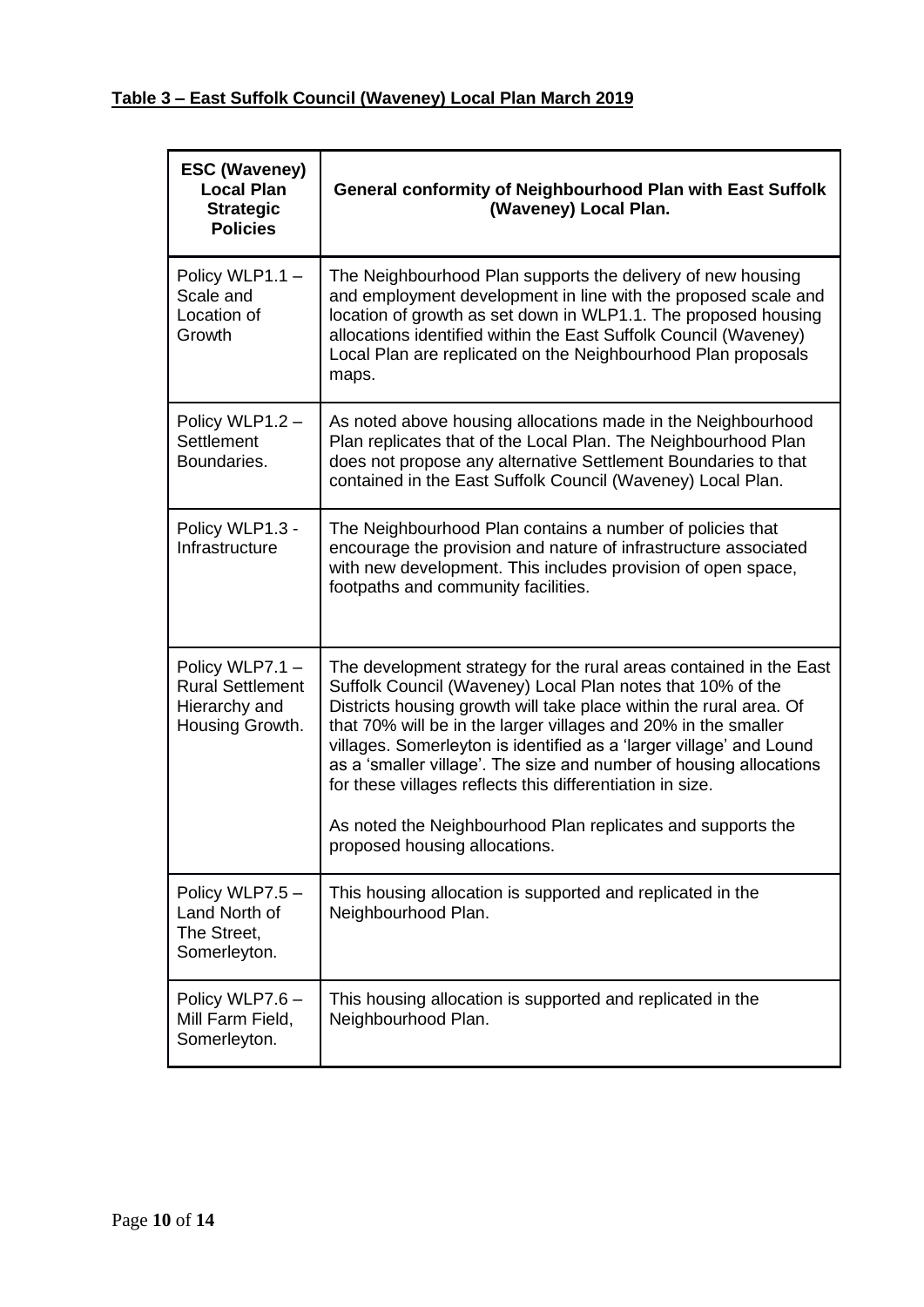| Policy WLP7.12<br>- Land East of<br><b>The Street</b><br>Lound.       | This housing allocation is supported and replicated in the<br>Neighbourhood Plan.                                                                                                                                                                                                                                                                                                                                                  |
|-----------------------------------------------------------------------|------------------------------------------------------------------------------------------------------------------------------------------------------------------------------------------------------------------------------------------------------------------------------------------------------------------------------------------------------------------------------------------------------------------------------------|
| Policy WLP8.1 -<br><b>Housing Mix</b>                                 | LAHS 1 reflects and supports policy WLP8.1 by requiring that at<br>least 35% of new dwellings on a development site are 1 or 2 bed<br>properties.                                                                                                                                                                                                                                                                                  |
| Policy WLP8.13<br>- New<br>Employment<br>Development.                 | Subject to specific criteria the East Suffolk Council (Waveney)<br>Local Plan supports new employment development. The<br>Neighbourhood Plan reflects and positively supports the policy of<br>encouraging retention and expansion of business uses, including<br>tourism development i.e. policy LAHS 9.                                                                                                                          |
| Policy WLP8.21<br>- Sustainable<br>Transport                          | Policy WLP8.21 is supportive of sustainable development<br>reducing the need where possible to use non-car modes of<br>transport. In addition, it encourages integration with existing<br>pedestrian, cycle and public rights of way as well as provision of<br>adequate parking facilities. This policy is reflected and supported<br>under Neighbourhood Plan policies LAHS 5 and LAHS 6.                                        |
| Policy WLP8.22<br>- Built<br>Community<br>Services and<br>Facilities. | Provides support for new community services and facilities subject<br>to certain criteria. Neighbourhood Plan policies LAHS 7 and LAHS<br>8 which promote provision of a new village hall and community<br>facilities are in accordance with WLP8.22.                                                                                                                                                                              |
| Policy WLP8.29 -<br>Design                                            | This policy requires development to demonstrate high design<br>quality which reflects local distinctiveness. Neighbourhood Plan<br>policy LAHS 4 echoes this requirement that new development<br>should reflect local traditional design styles and maintain and<br>enhance local character. LAHS 3 also requires areas of open<br>space to be carefully considered in terms of layout and again to<br>respect existing character. |
| Policy WLP8.30<br>- Design of Open<br>Spaces                          | Requires new open space to relate strongly to new and existing<br>developments and to contribute strongly to local distinctive<br>character. LAHS 3 requires areas of open space to be carefully<br>considered in terms of layout and again to respect existing<br>character.                                                                                                                                                      |
| Policy WLP8.32<br>- Housing<br>Density and<br>Design.                 | Requires new development to make best use of a site in a manner<br>that protects or enhances the distinctiveness and character of the<br>area. LAHS 4 again reflects this aspiration by requiring new<br>design to reflect and respect existing architectural styles.                                                                                                                                                              |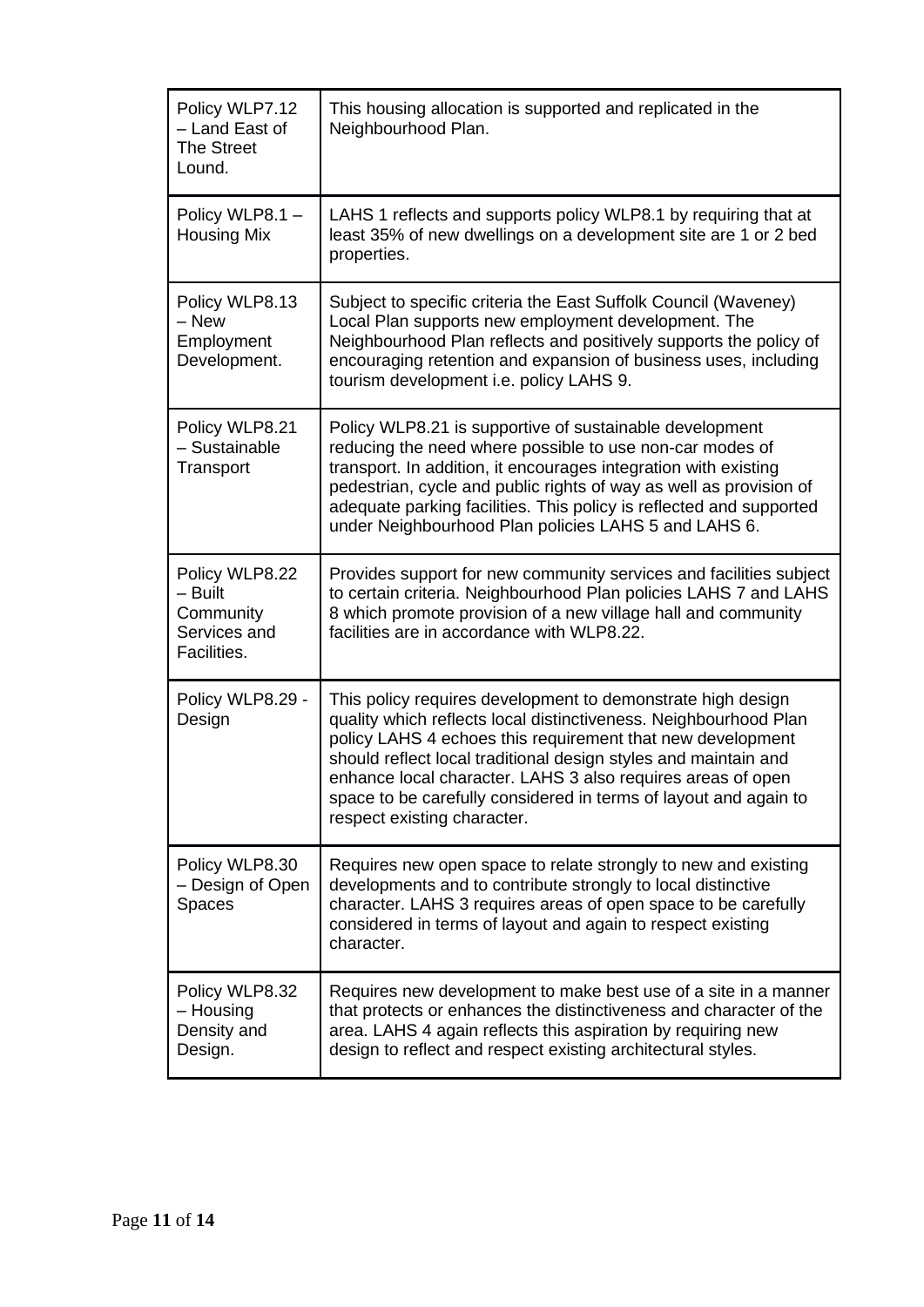# **Broads Authority Local Plan 2019**

| <b>Policy Number</b>                                          | General conformity of Neighbourhood Plan with<br><b>Broads Authority Local Plan.</b>                                                                                                                                                                                                                                                                                                                                                                                                                           |
|---------------------------------------------------------------|----------------------------------------------------------------------------------------------------------------------------------------------------------------------------------------------------------------------------------------------------------------------------------------------------------------------------------------------------------------------------------------------------------------------------------------------------------------------------------------------------------------|
| Policy SP1<br><b>DCLG/PINS Model Policy</b>                   | The Neighbourhood Plan clearly states that it must be in<br>conformity with the relevant local Plan and in this<br>respect the policies of the Neighbourhood plan comply.                                                                                                                                                                                                                                                                                                                                      |
| Policy SP2<br><b>Strategic Flood Risk</b>                     | A small part of the Neighbourhood Plan is within the<br>Broads Authority area, which is subject to flooding,<br>however the Neighbourhood Plan has been formed to<br>ensure insofar as possible to not increase the risk of<br>flooding to the Broads.                                                                                                                                                                                                                                                         |
| Policy SP3<br><b>Climate Change</b>                           | The Neighbourhood plan has set out its objectives to<br>protect and enhance the biodiversity of the plan area<br>and to address climate change where possible.                                                                                                                                                                                                                                                                                                                                                 |
| Policy 5<br>The Historic Environment                          | The Grade II listed Smock Mill at Herringfleet is located<br>within the Broads Authority area. The Broads have a<br>similar status to a National Park and any development<br>within this area will need to comply with the local plan.<br>The Neighbourhood Plan has not designated any<br>development in this area however any development<br>adjacent to the Broads will be expected to comply with<br>their plan, the provisions of the Neighbourhood plan and<br>the NPPF.                                 |
| Policy <sub>6</sub><br><b>Biodiversity</b>                    | The Neighbourhood plan area is rural, and our objective<br>is to maintain and protect its tranquil and rural nature.<br>There is a need to protect the environmentally sensitive<br>areas such as the River Waveney, the marshes in the<br>Waveney valley, and the lakeside areas at Lound<br>Waterworks long with the Broads Authority executive<br>area. New developments will be expected to take into<br>account and mitigate climate change via appropriate<br>measures and further enhance biodiversity. |
| Policy SP7<br>Landscape Character                             | The Neighbourhood Plan area is rural in nature with<br>open views across farmland and the Broads and all new<br>development must take these views and landscape into<br>account and mitigate for loss of any views or other<br>landscape impacts if appropriate.                                                                                                                                                                                                                                               |
| Policy SP8<br>Getting to and around the<br><b>Broads</b>      | There is provision with the Neighbourhood Plan to retain<br>existing Rights of Way and make improvements where<br>possible. New developments must, where appropriate,<br>include provision for connection to the existing network.                                                                                                                                                                                                                                                                             |
| Policy SP9<br><b>Recreational Access</b><br>around the Broads | There are a number of public rights of way surrounding<br>the Broads which are popular with walkers and cyclists<br>and access to these will not be affected by new<br>development. The predominant access to the Broads is<br>via the waterways and is popular with motorboats,                                                                                                                                                                                                                               |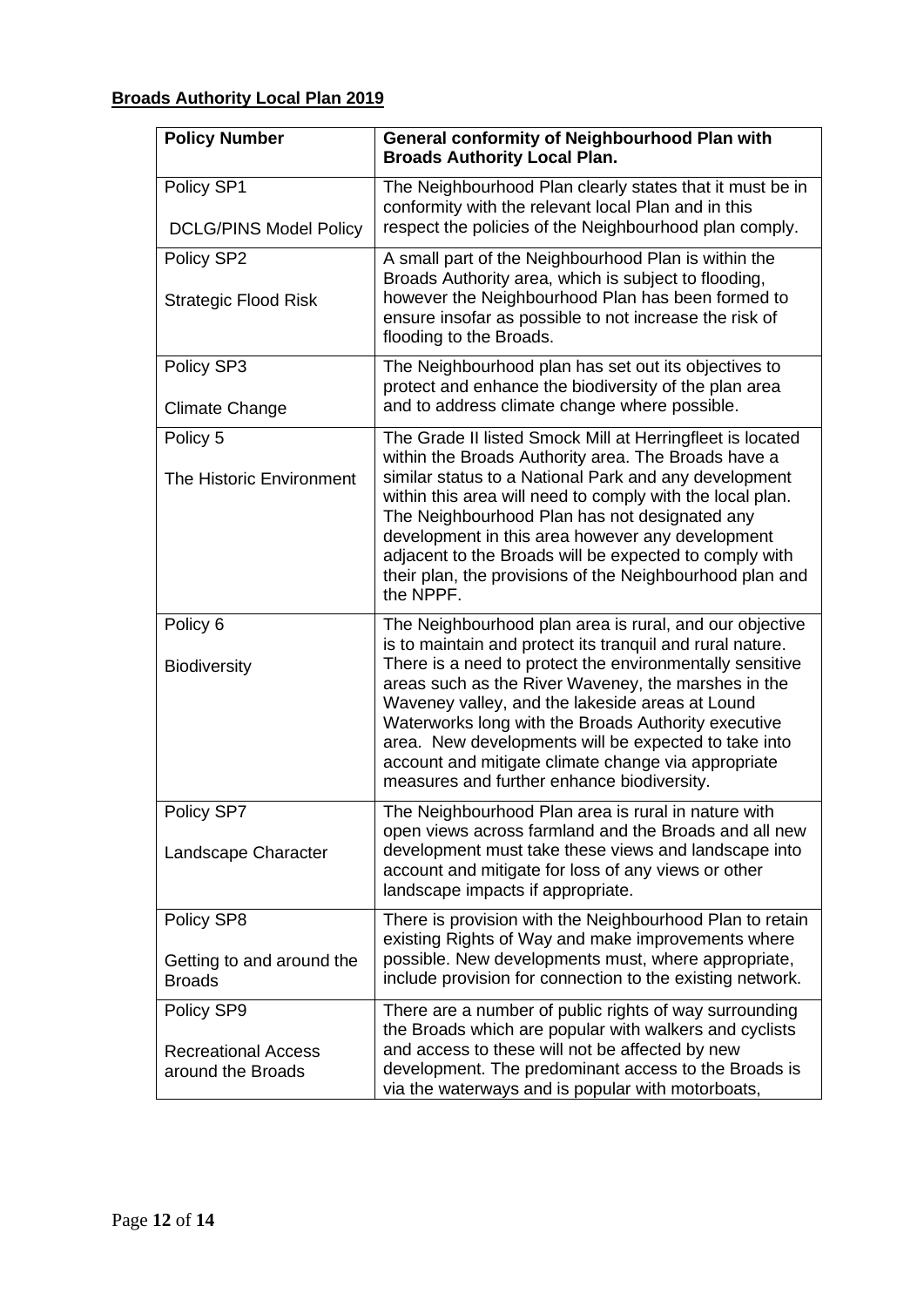|                                               | kayaks and paddle boarders. Access points to<br>waterways will not be affected by new developments<br>and allocated sites in the Neighbourhood Plan.                                                                                                                                                                                                                                                                                                                                                                                     |
|-----------------------------------------------|------------------------------------------------------------------------------------------------------------------------------------------------------------------------------------------------------------------------------------------------------------------------------------------------------------------------------------------------------------------------------------------------------------------------------------------------------------------------------------------------------------------------------------------|
| Policy SP10<br>A prosperous local<br>economy  | Tourism and visitors to Somerleyton Hall and the Broads<br>ensure a vibrant and prosperous local economy. The<br>Neighbourhood plan will support and improve local<br>facilities and amenities and seek to encourage the<br>growth of local businesses, particularly those providing<br>facilities for leisure activities and local tourism.<br>The Broads local Plan will accommodate any proposals<br>for growth within the Broads Authority area and<br>developments should accord with the provisions of the<br>relevant local plan. |
| Policy SP 11<br><b>Waterside Sites</b>        | The Broads Local Plan requires a network of waterside<br>sites in employment and commercial use to be<br>maintained throughout the Broads. The Neighbourhood<br>Plan supports this through its general principles.                                                                                                                                                                                                                                                                                                                       |
| Policy SP12<br>Sustainable Tourism            | The broads Local Plan seeks the enhancement and<br>expansion of high quality and inclusive tourism<br>attractions and related infrastructure. This has not been<br>addressed via a Neighbourhood Plan policy but all<br>developments should ensure that sustainability<br>principles are adhered to where possible and the<br>Neighbourhood Plan supports this via its general<br>principles.                                                                                                                                            |
| Policy SP15<br><b>Residential Development</b> | The Neighbourhood Plan supports the allocation of two<br>sites for development via the East Suffolk (Waveney)<br>Local Plan 2019 and a further single site is allocated in<br>the Neighourhood plan. The Lound and Somerleyton,<br>Suffolk, Masterplanning and Design Guidelines,<br>AECOM, June 2019 has outlined the design principles<br>for these sites.                                                                                                                                                                             |
|                                               | None of these sites are located within the Broads area,<br>and the Neighbourhood Plan policies reflect this. There<br>is an allocated site for residential mooring within the<br>Broads however, this is excluded from the Design guide.                                                                                                                                                                                                                                                                                                 |